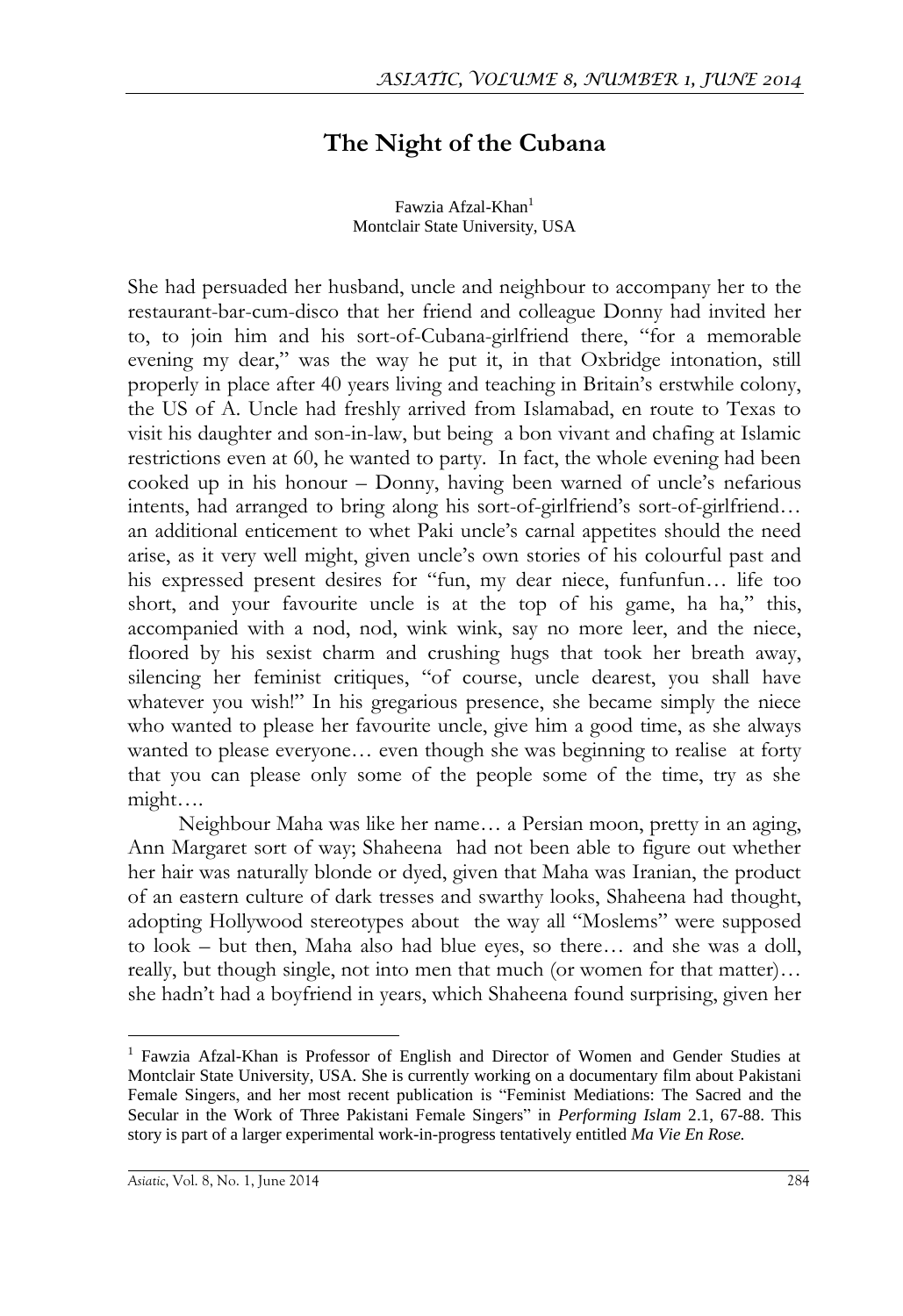neighbour's good looks and warm personality. "Oh well, it's really what needs to be done," Maha would say matter-of-factly. "Why?" her more romanticallyinclined Pakistani-American neighbour would pipe up from time to time, impatient at Maha's arms-length attitude toward men she'd seen looking at her with interest at cookouts and Christmas parties she'd attended at Maha's home over the 5 or so years she'd known her. Yes, Maha the Iranian Muslim was sure to celebrate Xmas, ornament-laden tree and all, but never seemed to know when Ramadan rolled around or Choti Eid or Barri Eid… "Well, you know, I am descended from a French branch which was Christian" she'd proffer as explanation to Shaheena's occasional inquisitions on the matter. But why the no-men rule? Clearly this had nothing to do with Maha's being a pious Muslim woman not wanting to consort with men! She insisted she was fine with it, a rule not of her own making, but one she was happy to go along with. Her pearl, her joonam daughter who was ten at the time, did not want to share her divorcee mummy with anyone, least of all a man who wasn't her own daddy.

So when uncle arrived for a week-long visit, Shaheena, or Cheena as she was known, did not go out of her way to introduce him to her neighbour, knowing he'd be out of luck. But uncle dearest upon meeting Ms. Moon at a casual barbeque Cheena invited her over for one eve, insisted she be invited to the soiree being planned for his enjoyment in the city that weekend. Not a problem, the more the merrier, thought Cheena, especially as her hubby might get into one of his moods given that Donny was going to be there; Haani, her hubby, didn't like Donny, and Shaheena was sure it was because he'd found that postcard Donny had sent her… silly little thing like that… poor Donny, a scapegoat for Haani's utterly misplaced jealousy, at least this time. "Poor me too," thought Shaheena self-pityingly… this is so unfair…." She felt her feminist credentials (yesyes she was a feminist in her mind, never mind her role as pimp for uncle dearest) – being called into question each time Haani reacted this way to her perceived betrayals of some traditional credo of living she had tried to challenge all of her married life, obviously rather unsuccessfully. So yes, definitely, the bigger the crowd, the less the chances of any unpleasantness… feeling ashamed of her own fearfulness, she quickly turned to *mamujan*, "but uncle dearest…" she warned him. "My friend Donny is bringing this other woman along just for you, so mind you don't just focus on Ann Margaret...." And uncle laughed, that cigarette-heavy laugh of his, "dear niece, don't you know your uncle by now? The more women, the better for me…. I can handle them all, ha ha…." Cheena knew then that she loved him. An uncle after her own heart. Suave, fun-loving, heartbreaker of women, single for the third time in his life, kids grown, just living life to the fullest. She wondered how her love could co-exist with envy, that too of a lifestyle her feminist self found abhorrent… could she be really as messed up as her hubby always accused her of?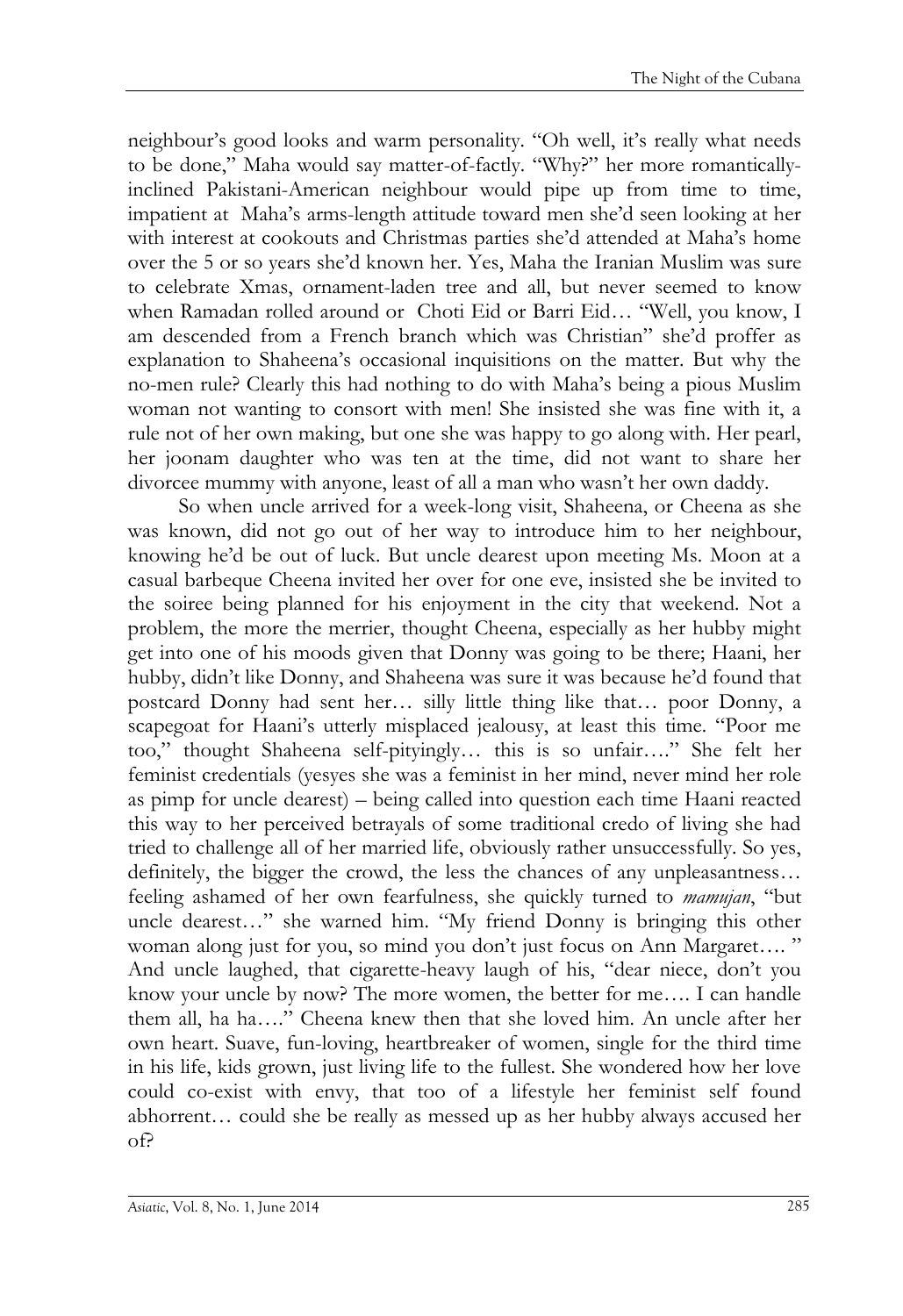"*I can't believe I'm here," Shaheena said aloud to herself, startling the passenger to her left, who thought she was speaking to her. "Sorry, just mumbling to myself," Cheena offered sheepishly by way of explanation, though none was required. "Must be my guilty conscience." This time she managed not to voice her thoughts, racing higgledy-piggledy through her overwrought brain, feverish with images of herself dancing lustily away at hookah-bars with strange Arab men she'd surely meet during her weeklong writers' retreat in this ancient city where old and new worlds existed simultaneously, and where downriver queens like Hatsepshut once ruled over men. Donny would have loved to come here, the past suddenly intruding on her present. Odd that only a week ago Donny's other so-called girlfriend – not the Cubana but the Spaniard, the woman Cheena now knew as her best friend back home in the States – had been roaming these same shabby streets, in thrall to the once-upon grandeur and might that was ancient Egypt.* 

"And of course, I must invite that other great Cubana – my colleague who thinks she looks like Rita Hayworth" Haani groaned at Cheena's expanding guestlist. "You know I'm only agreeing to go along because I like your uncle," he said, as she blew him a coy kiss, despising her own girlie role-playing. "I know darling… I'm so grateful. But really, I thought you liked Pamela, and her husband or boyfriend or whatever Bill is, too…." Cheena trailed off as Haani interrupted with a sardonic aside to uncle, who was blowing smoke-rings on their newly-constructed deck.

"Your niece Shaheena has this knack of picking up the whackiest characters and then insisting I like them when I simply tolerate them for her sake. Like this Pamela and her Bill... for one thing she is this huge Russian...." "Well she's half Cuban," Cheena protested. "Ok, ok," opined Haani, "that may be, but her manly demeanour is that of a Russian *babushka*, and the funny thing is she thinks she's this stunning beauty and amazing wit…. " "Stop being mean," Cheena butted in, "she is smart and is working on this spy novel which sounds really interesting and very Marxist.... Stop!" – before Haani could really lay into her with his send up of Shaheena the would-be Marxist-who has-ahard-time-making-ends-meet-on-200K-a year…. "Acha bhai, she is a little weird, granted, but c'mon, she is interesting with her stories and theories about Cuba as a failed communist state… which of course I disagree with" this Cheena proffered hastily in the hopes Haani wouldn't pounce on it and begin his long tirade on her "fake" communism and worse, her total misunderstanding of Cuba and of Marxist theory and praxis in general. He had a way of backing Cheena into a corner… maybe because she let him. Uncle was beginning to look vaguely bored so Cheena hastened to add, as a diversion for her own thoughts as much as for uncle's benefit, "Pamela is really attractive uncle, don't listen to Haani…" glaring at her husband which had no effect whatsoever on him. Au contraire, he gleefully continued warning uncle about the dreadful bores he was to meet the next night, and how his niece was such a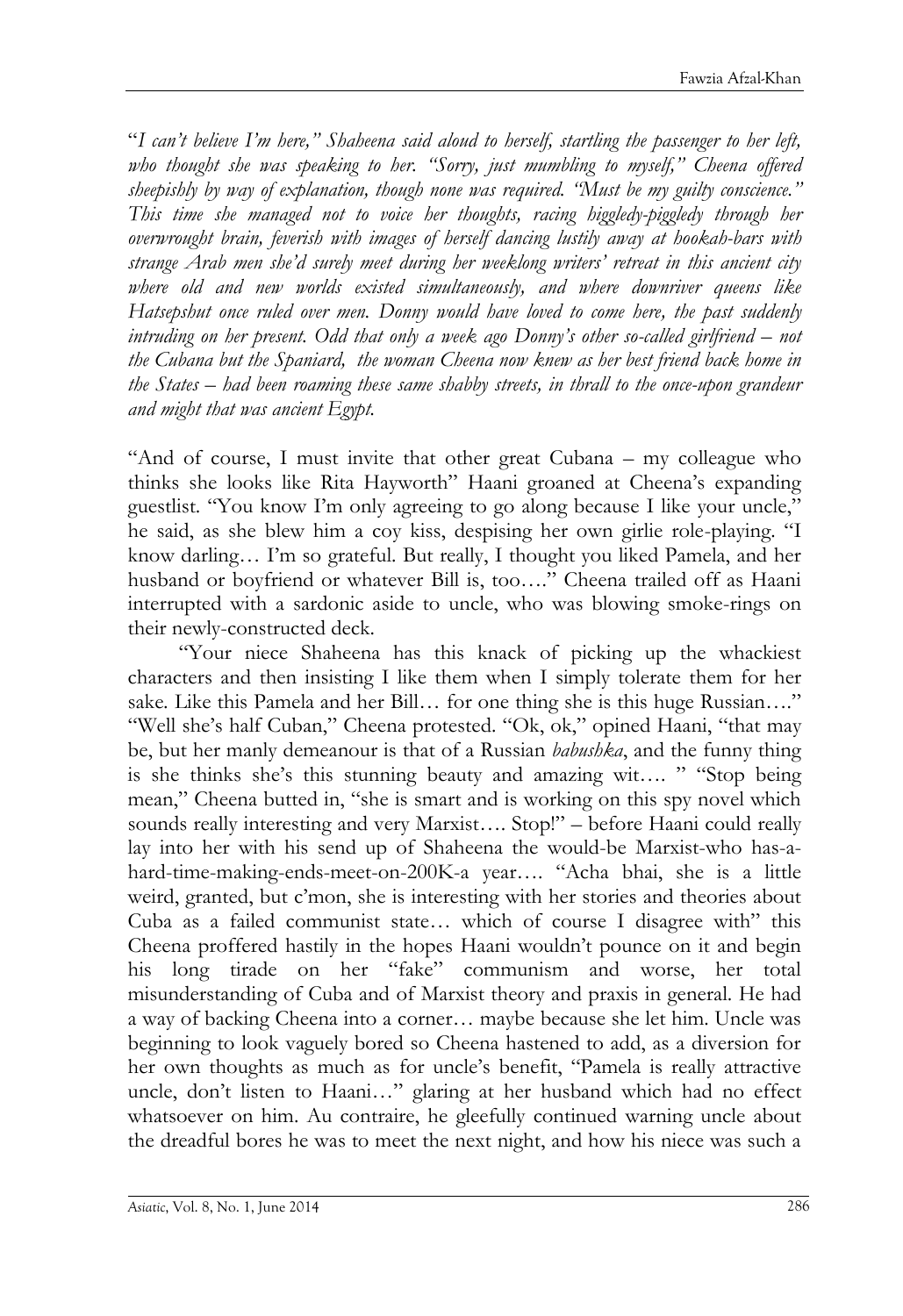hypocrite; uncle chuckled delightedly, adding in his own ribbing of Cheena, though his was much more good-natured than Haani's….

So then as usual, Cheena and Haani began to bicker about being late arriving at the venue for a night of fun and Cheena realised she'd better shut up if she wanted to stop the scene from turning really ugly. Haani could be a nasty motherfucker, passive-aggressive as he was; didn't care two hoots that uncle and Maha were also in the car. "Running to Donny Dunbar are we? Well well, this may not be the mudbath he wanted you to…." "Peace, Haani, enough… please," she hated the pleading note that had crept into her voice in spite of her anger at his nasty habit of humiliating her in front of others by bringing up past foibles. Luckily he stopped to curse at the driver in front of him who veered left without any warning. Uncle and Maha seemed engrossed, thankfully, in a conversation about lottery tickets and chances of hitting the jackpot. Uncle being an inveterate gambler, was trying to convince Maha of her folly in pinning her hopes of achieving wealth by buying a dozen Lotto tickets a week; she was having none of his statistical analysis which had clearly not prevented him from continuing to gamble himself. "You forget my dear," uncle said squeezing Maha's shoulders, "my form of gambling requires some skill." Never one to back off, Maha insisted, ever so slightly but firmly pulling away from his shoulder-lock, "so does mine; I just have to pick the right numbers!" And we all laughed, even Haani, who by now had found a parking spot and was feeling manly having honked and cursed away another contender for the coveted space.

"Why, this is just a dive," Cheena's heart sank, "and look at these ugly formica-covered tables," she thought, turning up her nose, never mind her Commie ideals. Donny, sitting next to the woman he'd been banging for the past three years since his Puerto Rican wife had thrown him out over yet another marital infraction she'd caught him in – waved Cheena and her party over, looking a bit glum. Cheena understood immediately she'd have to assume her usual role of party-sparker, if this evening was to be saved from its sad seediness. She saw that Donny's bushy mane of graying curls had been tamed into the ponytail which had undoubtedly been his passport to many a bushland, his black-rimmed spectacles making the pallor of his skin appear more sickly than she'd ever noticed before. The buxom but very fit-looking woman seated next to him – or rather, draped over him – wore her hair a very yellow shade of blonde in a fashionably short n' spiky cut that made her look rather like David Bowie. Her legs – one of which was thrown across Donny's thigh – were encased in some sort of black skintight sheath – and as everyone made to slide over and sit down around the two tables pushed together to make up a tight seating arrangement for 10 – though there would only be 9 all told in the end –all eyes were on The Leg. The Cubana – who introduced herself as Marisel and tried shaking hands while maintaining her pose – pretended not to notice,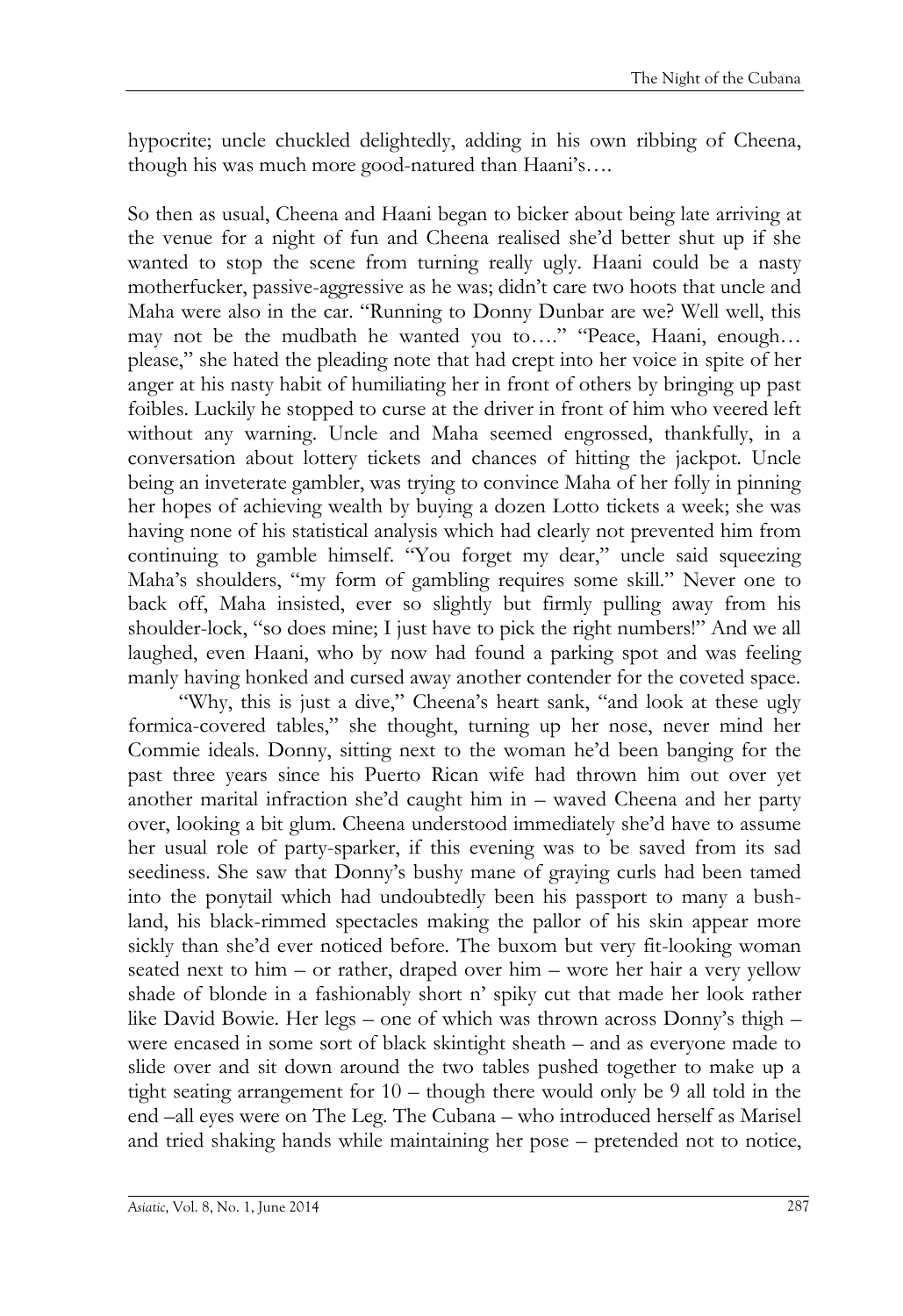and kept right on sitting that way, smiling with an expression that was a cross between a cheeky delight at being noticed, and something akin to panicked shiftiness as her eyes darted here and there without actually holding anyone's gaze. It didn't take Cheena long to figure out the cause of Donny and La Cubana's dis-ease. As uncle, Maha and she slid over in that order on the inside of the table, with Haani parking himself next to the Cubana on the opposite side, and Donny occupying the head of the table, Cheena realised that Pamela and Bill had been sitting the whole time before their arrival on the far end of the table from Donny and Marisel. As Cheena greeted the two of them – Pamela holding her cigarillo aloft between freshly-painted nails in red, her violet eyes (and Cheena didn't care what Haani thought, the eyes at least were pretty striking), expressing a mocking hauteur beneath her Brooke Shields-like brows, Bill seated at the foot of the table sporting a hat tipped jauntily on his squarish head – she realised they'd all stumbled onto the scene of Class Struggle 101.

Pamela, the high-brow writer and scholar of History was pitted against Marisel, the hairdresser, for the title of La Cubana. "Pero, I like to dance and dreenk after I close my shaap…" fawning all over Donny, Marisel continued in her slightly nasal, thickly-accented voice, "and I love Daanny becaaz he's not liiike a teeepical maatherfucking griiingo, are you mi amor…" she trailed off with her lips jutting out in a pout, realising she might be offending some "higher class" scholarly sensibilities with her coarse tongue. She knew at least Cheena and Pamela were academics since they were Donny's colleagues at the university where he taught across the river. Donny, refusing to be drawn into her amorous orbit composed alternately of endearments and cuss-words, began a conversation about the latest cricket match between Pakistan and England with Haani, that had ended in an inglorious defeat for Pakistan just two days earlier. Uncle was engrossed in Maha and ordering drinks for the two of them, while Pamela suddenly announced to the table loudly with a sound between a grunt and a guffaw, "well, drinking and dancing without a care for the morrow or worrying about self-improvement and the progress of the people is precisely what led to the Cuban Revolution… which was meant to help those on the lower end of the class spectrum rise to lives made better with education…." Ouch. Cheena looked over warily to the other end of the table to see what reaction this comment had elicited, that is if the "other" Cubana had even understood the intended slight. Cheena somewhat shamefacedly realised her own snobbery… the dumb blond stereotype mixed in with class prejudice was hard to shake off. Marisel started nonchalantly adjusting her skintight blouse to further show off her cleavage, clearly a sexier sight than Pamela's rather shapeless bulky frame. Donny made some purring noises in her direction as she announced she was bored sitting around, with too much taaalk, no aaaction… "honeeey, c'mon, the DJ ees playing grrreat salsa moosic, lets all daaance." So, no reaction to the insult, except Haani who decided to throw a comment in the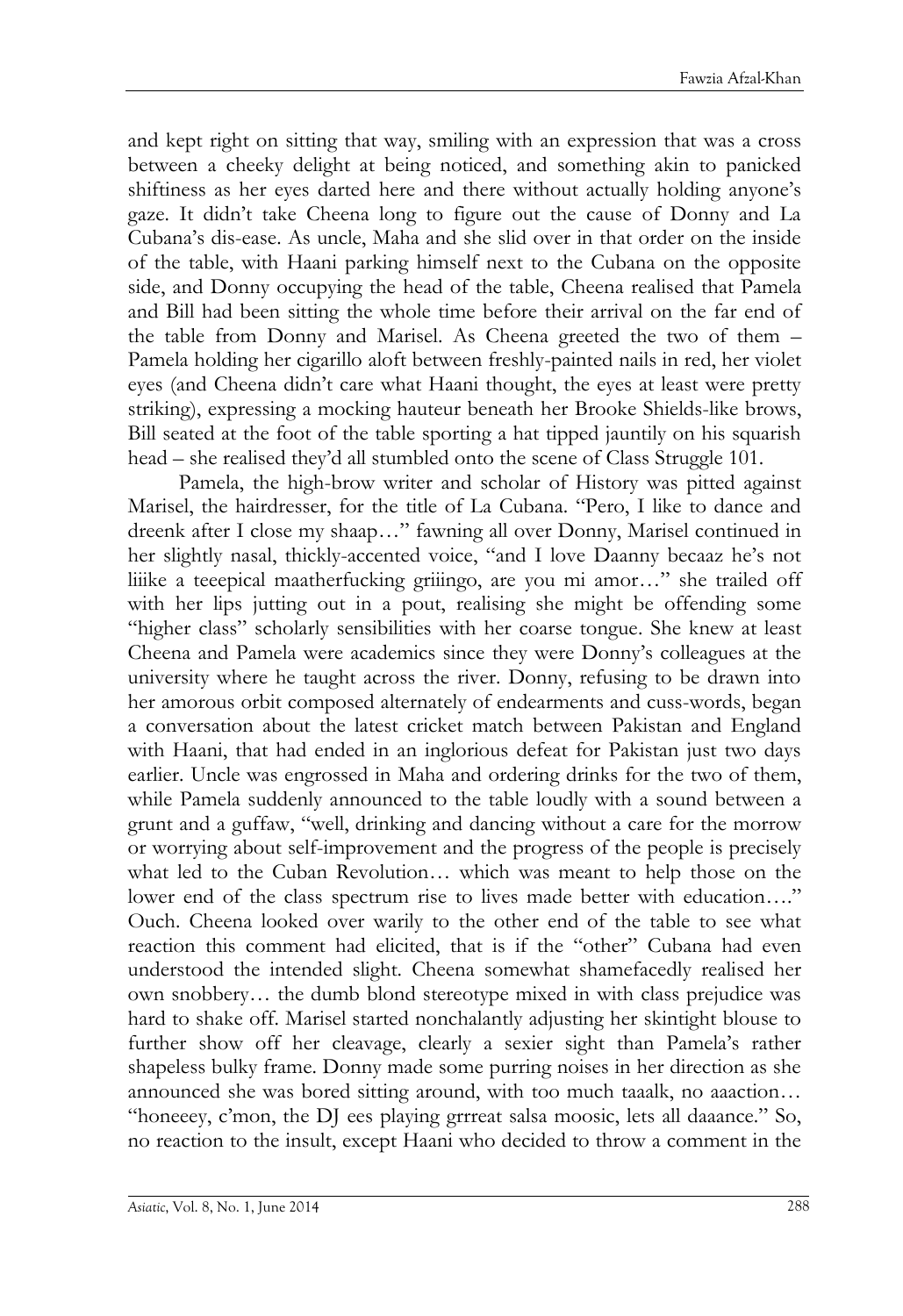direction of Pamela before getting up reluctantly to join the dancing party, since he wasn't fond of "showing publicly standing up what one desires to do privately, lying down." Cheena recalled thinking that was such a clever formulation in the early days of their courtship, even though she herself adored public displays of everything. "Cuba needed a revolution all right… but despite the 100 percent literacy and great healthcare, the country is a mess, and most Cubans would like to leave and live in the US if they could," stated Haani matter-of-factly. "Yes, where we can have freeeedom, and enjoy theese fun liiife…." Marisel was clearly thrilled at what she took to be a personal defense from Haani, oh she wasn't as dumb as she looked, and started batting her lashes at him and swaying provocatively to the music. Undeterred, Pamela lashed back, "I don't know that I would consider struggling to meet rent on a hairdresser's salary freedom, or," raising her left eyebrow, "dressing like a two-bit…." Luckily for everyone, Marisel, Donny and Haani were all gyrating to the music by then, and no one except Cheena heard the catty remark, drowned out in the blaring music. She made vague clucking noises meant to signal agreement with Pamela – she was, after all was said and done, an equal-opportunity pacifier, wanting everyone to have a good time, that's all. "Never Gonna Give You Up…" was pulsating from the amp over in the Bar area which had a little wooden dance floor in front of it. Cheena pulled Pamela and Bill up and had them laughing by the time they all got to the dance floor as she sang along with Rick Astley… never gonna let u down, never gonna run around and desert you… never gonna tell a lie….

Donny pulled her over to where he was dancing to the side, while Marisel now had her legs astride Haani's right thigh and looked for all the world as though she were riding a horse. Haani, hater of dance, disco and drink, seemed to be enjoying himself just fine. Cheena, trying to act cooler than she felt, started moving in lockstep with Donny whose breath reeked of Johnny Walker every time he brought his face close to her to try and say something, but she kept right on smiling while thinking this is disgusting, what a stinky smell and why am I doing this, trying not to look over in the direction of her husband and *that* woman. Before she knew it, La Cubana with her tight tight plastic pants was screaming… "ooooh look, mi amiga has finally arrived," and immediately left off dancing to go grab uncle who was in the middle of jumping up and down most inelegantly for a 60 year old with Maha on the dance floor and sweating profusely in the process. "Viviana, thees is handsome uncle of Daany's friend; he ees from Pakistan and he ees traveling all over the United Estates." The song ended and in the few seconds of silence all one could hear was La Cubana screeching at the top of her lungs, "And he wants a companion to go weeth heem to Las Vegas, pero ees so, si?" She lowered her voice realising the music had stopped. She winked at uncle, and lowering her voice, said still loud enough for all nearby to hear, "my friend is sooo much fun… you won't regret taking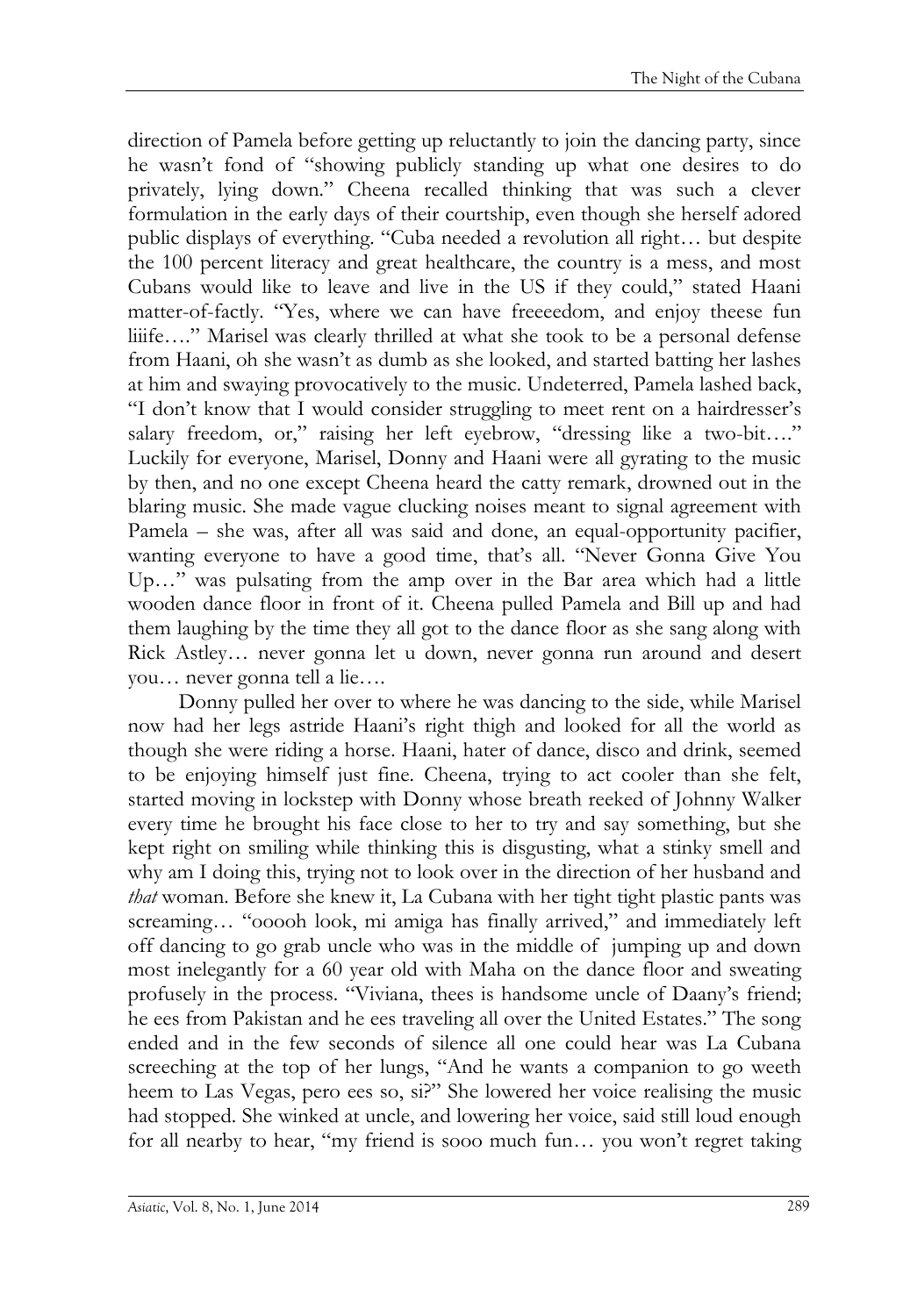her weeth you on your treeep." While uncle stood there surveying the woman thus introduced to him, who was plain and short and round, giving him all the power to objectify and reject her if he so chose (he did), Cheena began to feel sick. As the "Man in the Mirror" started pulsating over the speakers, Marisel grabbed her and began the crotch-massage on Cheena's thigh, now extending her tongue over her lips. Before Cheena could pull away from the leg-hold, Marisel had leaned over to her ear and was yelling, "I would laave to invite you and your husband over to plaay with Daany and me… both of yoo are soo cute…." All Cheena could do was smile at the Cubana foolishly, playing along, pretending, pretending this was all perfectly acceptable behaviour in her book… she who held Nin and Hemingway up as models to her students, felt waves of nausea ebbing and flowing, the air thick with smoke coming her way from the other Cubana, Bill and Uncle, never mind the dozen other folks who had squeezed onto the tiny floor and were rubbing shoulders with her and everyone else, boozing and blowing smoke rings everywhere… the no-smoking laws were a thing of the future. She managed to wrench free just in time, racing to get to the bathroom before it all came welling out of her.

"You know my dear," said Donny conspiratorially to her over their annual birthday lunch date at the Hudson House some months later. "Your dear hubby who pretends to be so above board and always keen to bust you," Cheena wondered where this was going, and felt something besides curiosity, something akin to a panicky feeling, rising up inside herself as she kept smiling flirtatiously at Donny, managing to state in the coolest possible voice, "Yes, darling, what about dear Mr. Ahmed?" They always referred to her husband as "Mr. Ahmed." Made him seem more distant and disconnected with herself, somehow. Her writerly, more dangerous self; the ab-normal self she so desperately wanted to cultivate, liked this compartmentalising of her self, this gap between what was, and what could be, depending upon who she was with and where at any given moment. But the split subject theory worked only when it involved her own subjectivity – what was this about Mr. Ahmed's hidden Hyde? "My dear," thoroughly enjoying himself now, Donny continued as he brought his head with the lion mane closer to her face, peering shortsightedly over the rim of his thick-paned spectacles, "your husband," lowering his voice just a tad, enunciating every word in his best David Frost impression, "well, I don't know how to put this more delicately Cheenaa," stressing the last syllable, "Marisel told me," again, he stopped for effect, but of course Cheena knew better than to show any but the most cursory of interest in the tid-bit, wondering how salacious the impending revelation could possibly be. "Out with it, my love, out with it," she countered with her chop-chop lets get on with it voice, "you know I must dash in a few, can't be late picking up *mon fils*…. " She thought it would be a good idea to wade back toward mundane waters. Donny straightened up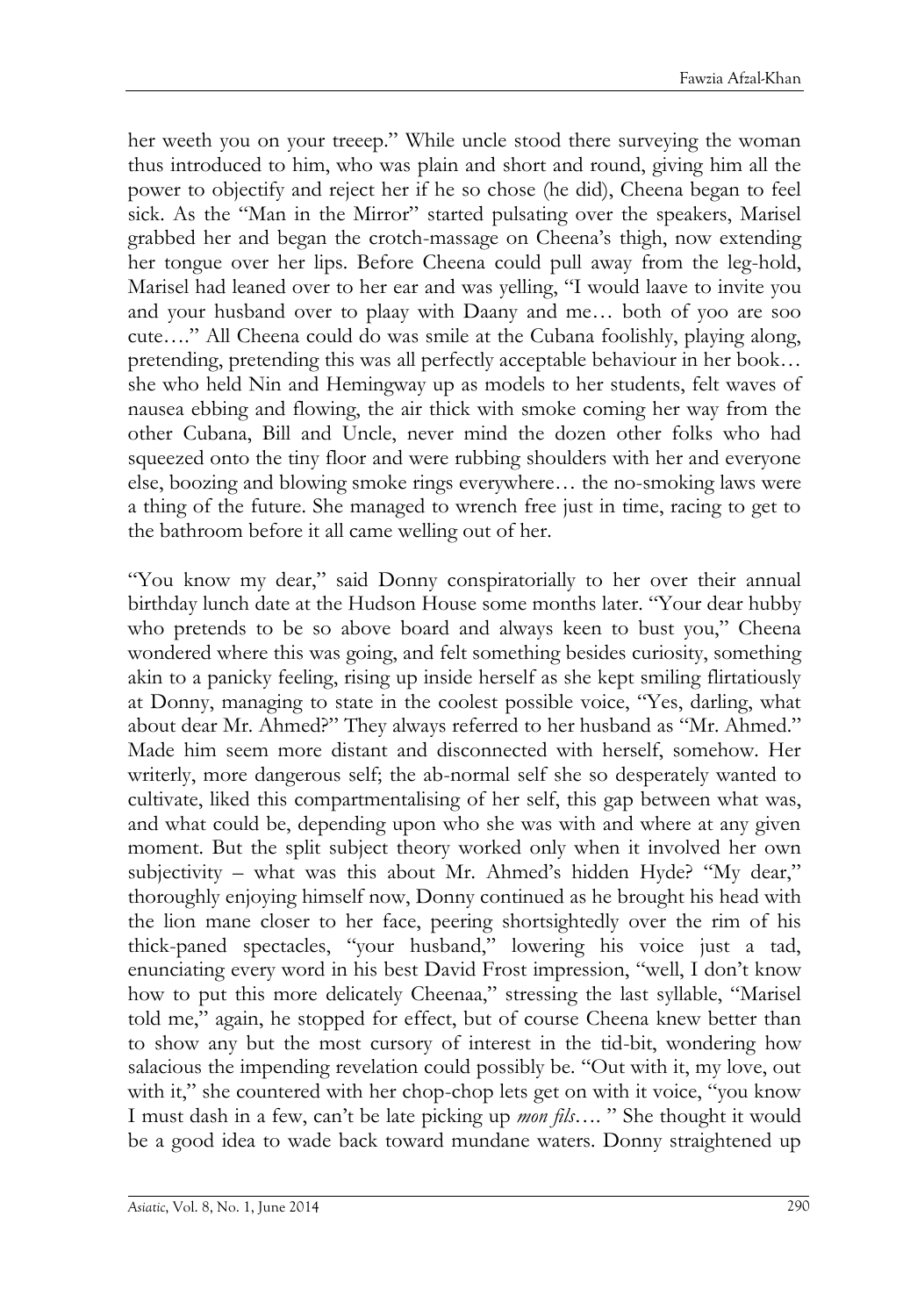with a sigh, realising the charming afternoon was drawing to a close despite his best efforts at prolonging it and his own fantasies about what-ifs and possible could-be's. Stirring three cubes of sugar into his cappuccino he announced, "Mr. Ahmed had a hard-on the size of a zucchini, my dear. I must tell you, Marisel was very turned on by him, and it appears the feeling was quite mutual."

The crème brulee she had been sharing with Donny suddenly lost its appeal, and she shoved the remainder over in his direction. "Darling," she drawled in her best pussy-cat imitation, "do finish it off." Lest she appear too hasty, she stretched her arm up on the curved armature of the booth on which they were cosily seated, and, rolling her big hazel-brown eyes, remarked, "well, my dear Donny, just like a man, don't you think? To be aroused by a woman grinding her you-know-what into his thigh… what did you expect? I trust you weren't offended?" turning the tables on him now. "Hardly my dear," was the not quite the satisfying answer she was hoping for.

"You know I'm not the jealous type, but given Mr. Ahmed's possessive proclivities, I must confess his behaviour that night surprised me." He gave her another sharp glance, as if to assess whether she too had been surprised by this revelation that the man who claimed fidelity as the rockbed of any "true" relationship, and who was always castigating Cheena for her perceived lack of it, was as capable as any other of being aroused by someone other than his life partner. "I don't see what the big deal is," she began, noticing her voice sounding irritable now, even as she willed it to remain cheerily nonchalant. "Being aroused is one thing," even though truth be told, Cheena had never expected it from a man who she was convinced had eyes only for her, much as she detested the scrutinising gaze when it pried open all her secrets. And she was, admittedly, rather shocked at his arousal by a low-class Cubana "puta"… hmmm… Mr. Phd betrayed by his Penis… as she finished off, "actually doing something about it is another, isn't it?" Cheena ended by smiling sweetly at Donny. As she paid up the bill, since it was her birthday treat to Donny, he leaned over to kiss her thank you on her hand, his gaze lingering admiringly on her finely-tapered manicured fingers, the nails painted an autumnal shade of scarlet. She'd forgotten he'd been a bridge-player. "Ah, but my dear, Mr. Ahmed gave her his card, asking her to call him sometime." That Donny, always with an ace up his sleeve. What could Cheena do but roll her eyes again and suggest laughingly, not meaning a word of it, "well that settles it then; we really will have to do that foursome Marisel suggested as she plastered her tight sweaty body all over me that night!" And Donny, his eyes lighting up now, came out with "You know she adored you… so this could be a lot of fun…." Time to wave goodbye, hastily, hastily, hasta manana, later alligator, mommy duties beckoning, damn the husband, who cares, a foursome indeed, ha ha… poor stupid lonely booze-addled pimped out disgusting Donny, a wannabe hustler, such a shame, can't even be a respectable academic, so much for his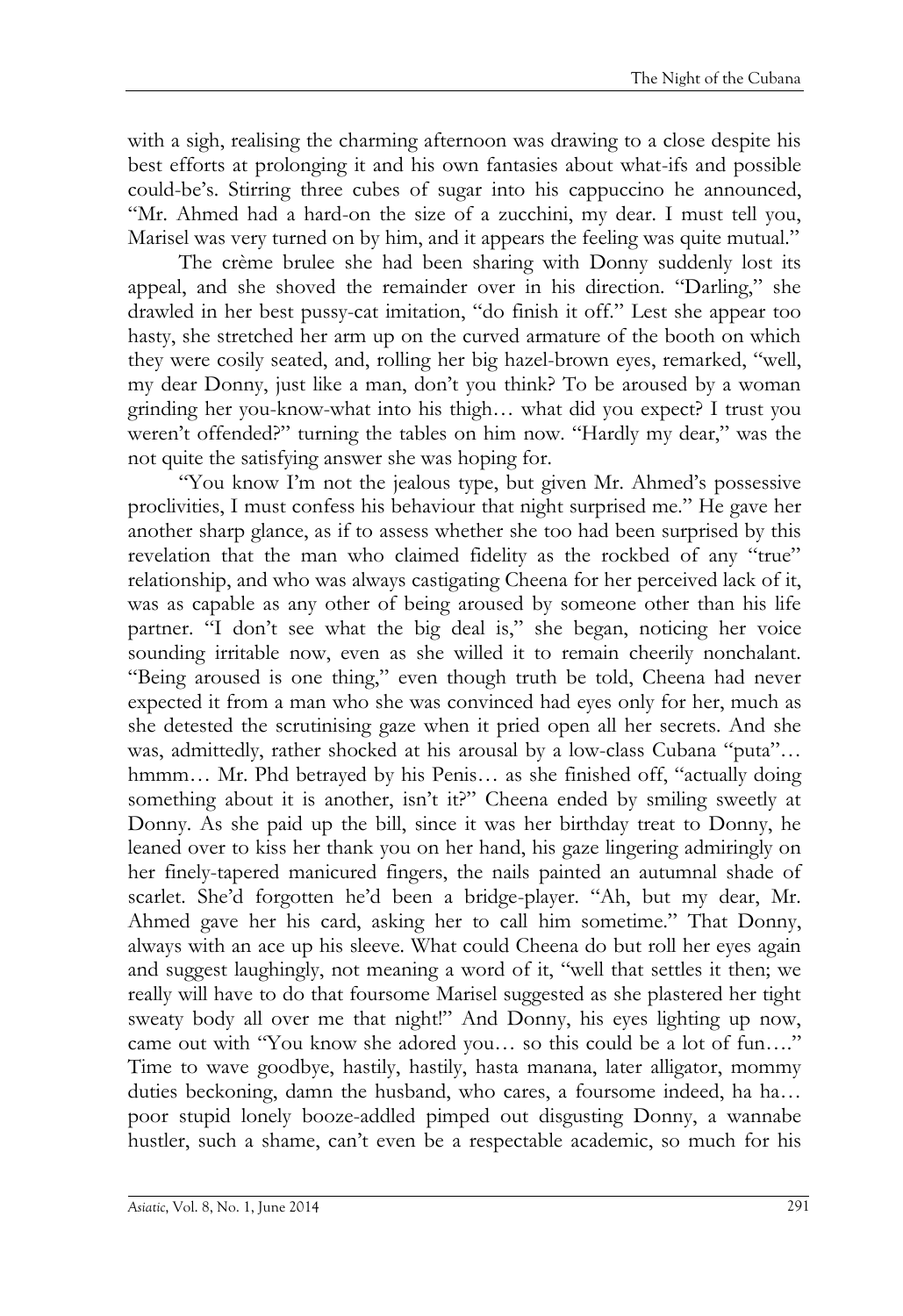Oxford pedigree, honestly, thinking I would ever stoop so low… shameshamepoppyshame…. Haani you snickeringsonfoabitch… lalalalala… she sang along to Baby You're No Good on the fast ride home.

*As she lay in her bed in the seedy little hotel on a shady street in downtown Cairo, a place she'd picked at random on the net without doing any homework and now realising she'd been penny wise but safety-foolish, Cheena knew this was the end of something. The man she had been foolish enough to sign up as her guide, had turned sullen and aggressive at her teasing refusal. Good God, she was pushing fifty, and still playing games that always, but always, turned dangerous. The enormous weight of the half-century number startled her into what was or not, a reverie, maybe a revelation, she couldn't be sure. The only thing she could be sure of was that she had heard the call of the muezzin, before the Dream settled upon her, or maybe it was her life that was the dream, la vida es sueno….*

*The call, insistent, shrill, powerfully male, has penetrated my dreams, woken me up she imagines, humming*….

 *the muezzin is dancing, on the radiator grille The sherif don't like it, rock the casbah, rock the casbah…*

She remembered thinking as she fell into a semi-slumberous state, the guide has a very sweet face, his eyes flattered by long curly lashes a girl would die for….

*She is with a new colleague on campus, a gay man with queer icons pasted proudly on his office door. Prominent among these are a couple of black and white photographs of Montgomery Clift, so shamelessly, joyfully flaunting his beauty, a beauty that would be destroyed fairly early in his life by a freak accident, a beauty she associated with her youth, growing up in a prefundamentalist Pakistan where teenage girls could still go in giggly groups to the cinema to see him steal the show as a man unafraid to cry in the war film,* From Here to Eternity*. Of course, she had not known then that Clift, her heartthrob, was gay, as she had not known many other things besides…. And so, she was suddenly, inexplicably, in her gay colleague's company, only, he wasn't big and bear-like in her dream; he had been transformed into someone else, handsome, svelte, a pretty-boy quality enveloping his slight, boyish form. They start chatting and laughing, and then she finds herself in his house by the sea, sort of like the big, concrete houses in Karachi, her husband's city, a city Cairo reminded her of twenty-five years ago…. They are sitting cross-legged, on the carpeted floor, engrossed in conversation, flirting, flirting. She has been lured into a sense of safety, he is gay after all, but then she feels the challenge, she finds herself asking him nakedly about sex, just as the man who had brought her to the hotel had asked her after a long day in the desert, and elicited only a tired refusal. But the man of her dreams is making her excited, against her better judgment. His smile is sweetly erotic, or maybe sardonic, she can't be sure; she can feel her body hot under the covers, her mind agitated, confused, elated. He is teasing me now, mocking her pretended innocence, although she feels her naiveté to be real, it has always worked as a charm in past*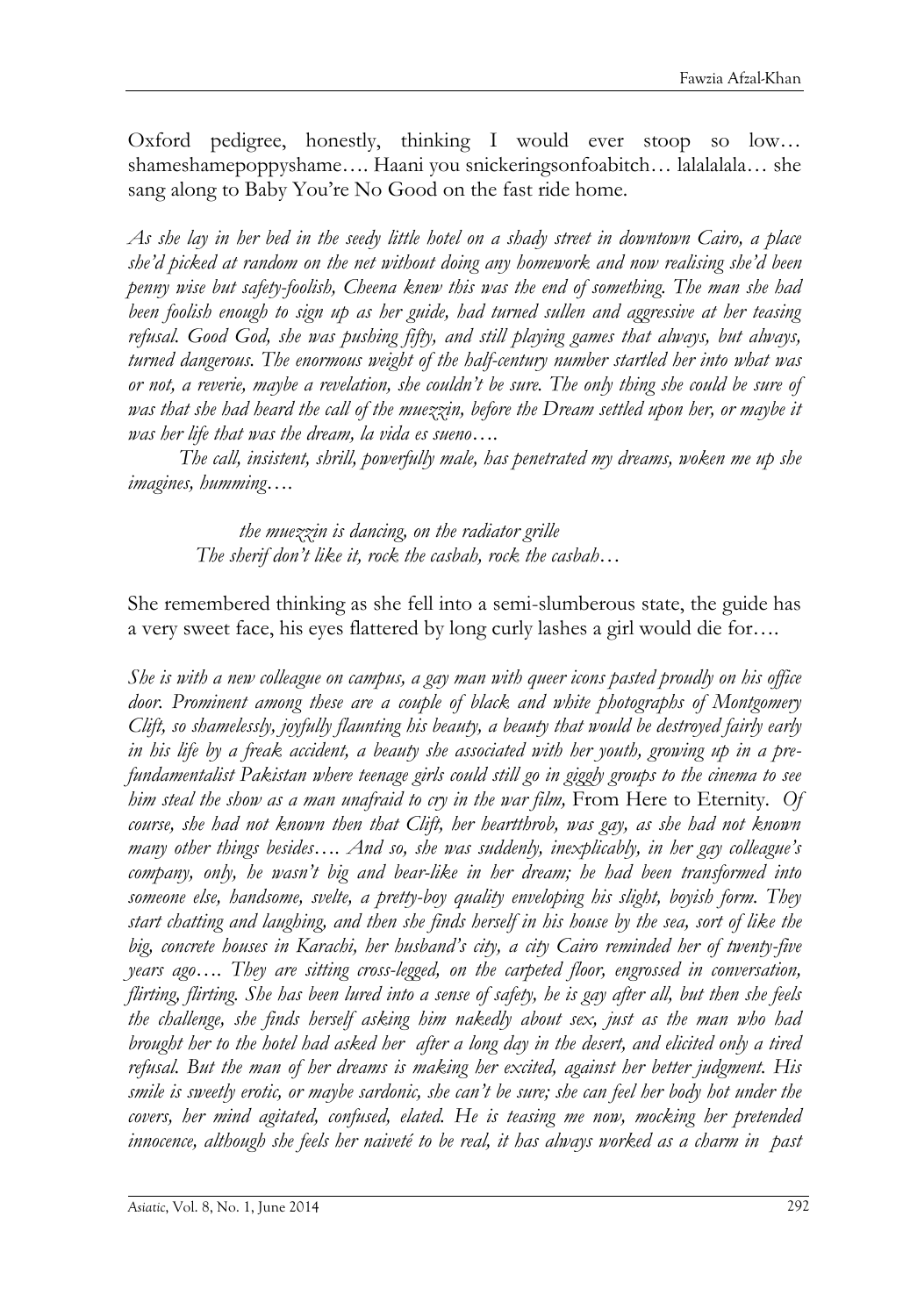*encounters; but what is this, his teasing has taken on an insistent quality, they are kissing now, erotically-charged feathery kisses, the kind where you trace another's lips with your tongue, then he pulls back and mockingly demands what makes her think gay men don't also want women, it's just about putting your prong somewhere, any hole will do, the more the better, and hasn't she always wondered about orgies, he'd like to show her one, yes, now, what did she think she was walking into, was she stupid or what, and before she knew what was*  what, the curtains jerk open and there's his lover, and suddenly the room is filling up with *guys, tanned, muscular shirtless bodies and they all want… HER. "But, but… this is not love, not even desire…" she foolishly mutters, to try and stave off what seems inevitable, what her dream lovers tell her she herself has engineered. No, no, you are wrong, she tries to tell them, but they have transformed into a menacing gang. She knows she has to run, to escape somehow, she is weeping at her impending rape, oh god, she will be torn apart, penetrated, defiled, how will she explain the bleeding and the bruises to her husband when she gets back, provided she can escape from this hellish nightmare, ever… she jumps out the window and then she is off, running on the sand, chased by gorgeously threatening young men who, oddly*  enough, all look like herself, except that they are much lighter-skinned. Then, without *warning, it is the muezzin's voice that is following her into her dreams, wake up in the name of Allah it screams, and she is grateful to it and to her body's need to empty a bladderful of whisky.* 

Waking up, Cheena realised she had somehow been saved from explaining another outrageous episode in a life that kept gnawing at the edges of conformity without being willing to give up its comforts. She has been saved, she found herself thinking, perhaps from herself, perhaps from certain death. How long can we evade our own mortality, she wondered? She woke up to a very misty morning by the Nile, and could see nothing at all beyond the balcony grill…

> *The muezzin was dancing, on the radiator grille The sherif don't like it, rock the casbah, rock the casbah.*

So it had come to this. She heaved a sigh of relief, maybe a tad wistfully at what could have been, what even was once, but no more. Was it simply age? Had it caught up with her like it did with everyone else? Or was it real? This feeling deep inside… but not of being lost, no, nor about the *sherif* not liking it or muezzins dancing on radiators. The song had changed. She was simply going home. And not just to the man who had stood by her, however angrily. She was going home to Maha, the one whose intelligence she had always underestimated, the one who'd said to her that night after they'd danced on the riverbank on a moonlit summer night to the unknown singer's rendition of Ray Charles' "Hit the Road Jack" –"honey, it takes real courage to come back." Maybe in this re-turn, some new inspiration would well up; hey, you never